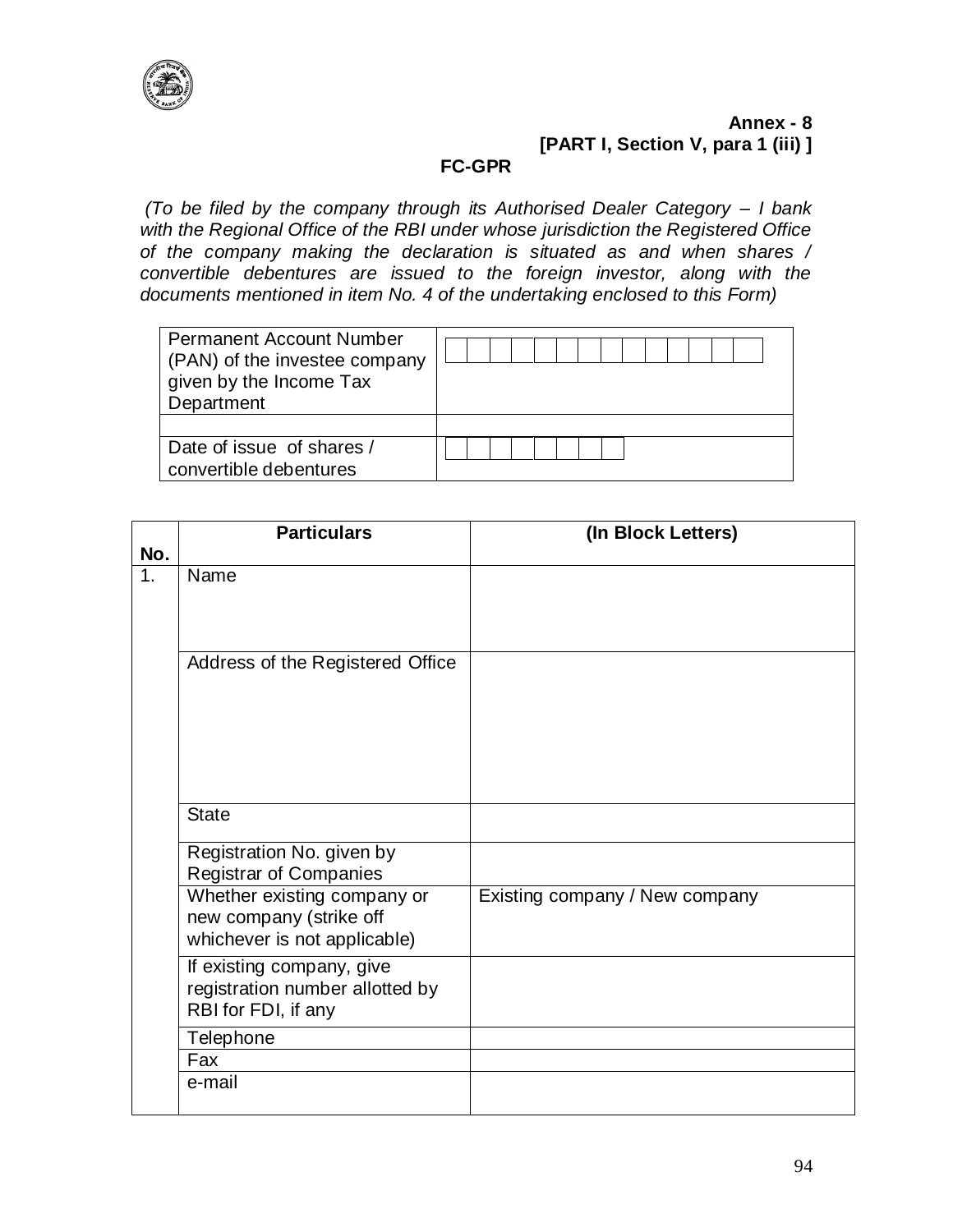

| 2. | Description of the main business                                                |                                  |
|----|---------------------------------------------------------------------------------|----------------------------------|
|    | activity                                                                        |                                  |
|    |                                                                                 |                                  |
|    |                                                                                 |                                  |
|    |                                                                                 |                                  |
|    | <b>NIC Code</b>                                                                 |                                  |
|    | Location of the project and NIC                                                 |                                  |
|    | code for the district where the                                                 |                                  |
|    | project is located                                                              |                                  |
|    | Percentage of FDI allowed as                                                    |                                  |
|    | per FDI policy                                                                  |                                  |
|    | State whether FDI is allowed                                                    | Automatic Route / Approval Route |
|    | under Automatic Route or                                                        |                                  |
|    | Approval Route (strike out                                                      |                                  |
| 3  | whichever is not applicable)<br>Details of the foreign investor / collaborator* |                                  |
|    | Name                                                                            |                                  |
|    |                                                                                 |                                  |
|    | <b>Address</b>                                                                  |                                  |
|    |                                                                                 |                                  |
|    |                                                                                 |                                  |
|    |                                                                                 |                                  |
|    | Country                                                                         |                                  |
|    |                                                                                 |                                  |
|    |                                                                                 |                                  |
|    |                                                                                 |                                  |
|    | Constitution / Nature of the                                                    |                                  |
|    | investing Entity                                                                |                                  |
|    | [Specify whether                                                                |                                  |
|    | 1. Individual                                                                   |                                  |
|    | 2. Company                                                                      |                                  |
|    | FII<br>3.<br><b>FVCI</b><br>4.                                                  |                                  |
|    | Foreign Trust<br>5.                                                             |                                  |
|    | <b>Private Equity Fund</b><br>6.                                                |                                  |
|    | Pension / Provident Fund<br>7.                                                  |                                  |
|    | Sovereign Wealth Fund<br>8.                                                     |                                  |
|    | $(SWF)^{31}$                                                                    |                                  |
|    | Partnership /<br>9.                                                             |                                  |
|    | Proprietorship Firm                                                             |                                  |

If there is more than one foreign investor/collaborator, separate Annex may be included for items 3 and 4 of the Form.

 $31$  SWF means a Government investment vehicle which is funded by foreign exchange assets, and which manages those assets separately from the official reserves of the monetary authorities.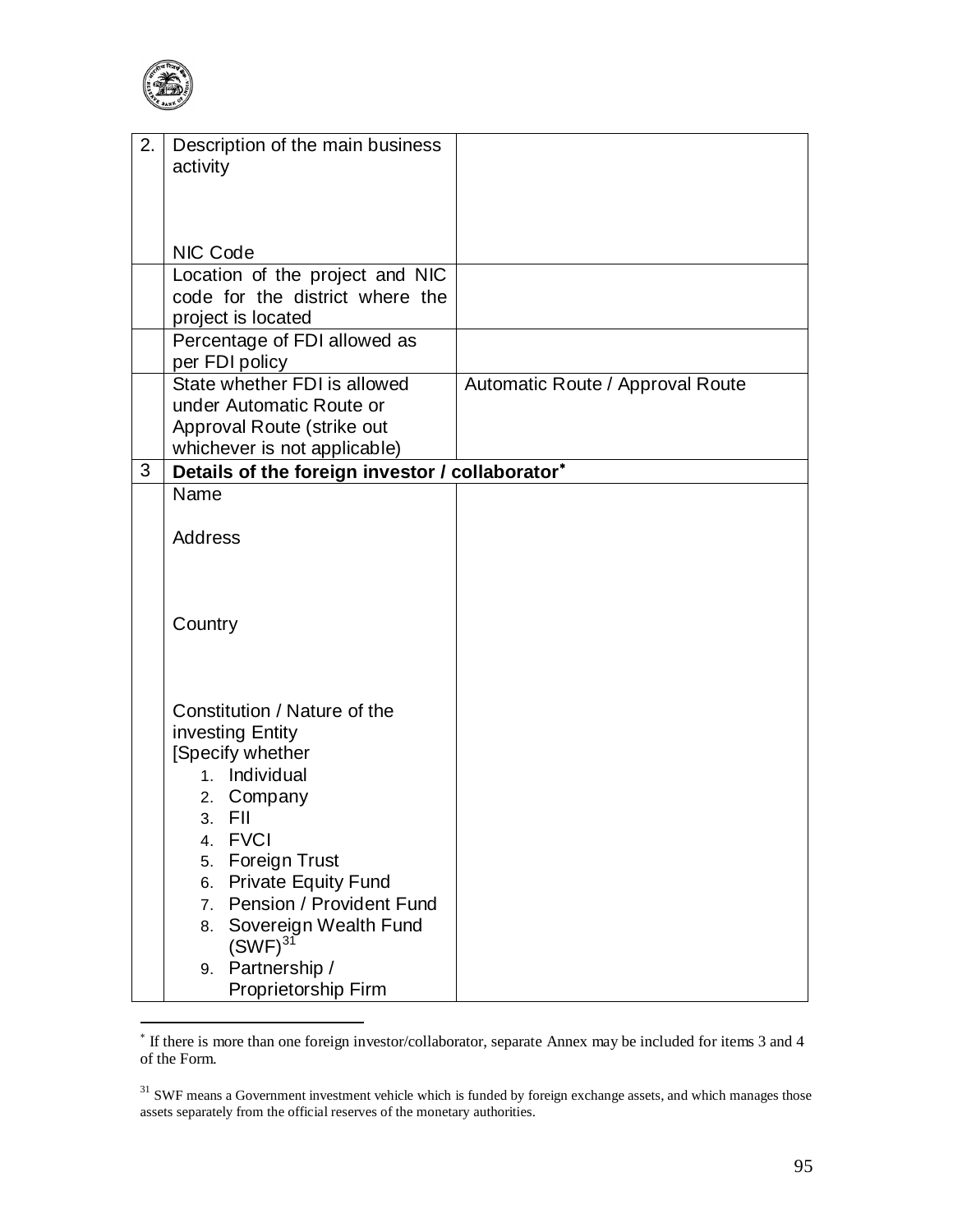

- 10. Financial Institution
- 11. NRIs / PIO
- 12. Others (please specify)]

Date of incorporation

| 4   |                    | <b>Particulars of Shares / Convertible Debentures Issued</b> |  |  |                  |               |                                                |                                              |                                       |
|-----|--------------------|--------------------------------------------------------------|--|--|------------------|---------------|------------------------------------------------|----------------------------------------------|---------------------------------------|
| (a) |                    | Nature and date of issue                                     |  |  |                  |               |                                                |                                              |                                       |
|     |                    | <b>Nature of issue</b>                                       |  |  | Date of<br>issue |               | Number of shares/<br>convertible<br>debentures |                                              |                                       |
|     | 01                 | IPO / FPO                                                    |  |  |                  |               |                                                |                                              |                                       |
|     | 02                 | Preferential allotment /                                     |  |  |                  |               |                                                |                                              |                                       |
|     |                    | private placement                                            |  |  |                  |               |                                                |                                              |                                       |
|     | 03                 | <b>Rights</b>                                                |  |  |                  |               |                                                |                                              |                                       |
|     | 04                 | <b>Bonus</b>                                                 |  |  |                  |               |                                                |                                              |                                       |
|     | 05                 | <b>Conversion of ECB</b>                                     |  |  |                  |               |                                                |                                              |                                       |
|     | 06                 | Conversion of royalty                                        |  |  |                  |               |                                                |                                              |                                       |
|     |                    | (including lump sum                                          |  |  |                  |               |                                                |                                              |                                       |
|     | 07                 | payments)<br>Conversion against import                       |  |  |                  |               |                                                |                                              |                                       |
|     |                    | of capital goods by units in                                 |  |  |                  |               |                                                |                                              |                                       |
|     |                    | <b>SEZ</b>                                                   |  |  |                  |               |                                                |                                              |                                       |
|     | <b>ESOPs</b><br>08 |                                                              |  |  |                  |               |                                                |                                              |                                       |
|     | 09                 | <b>Share Swap</b>                                            |  |  |                  |               |                                                |                                              |                                       |
|     | 10                 | Others (please specify)<br><b>Total</b>                      |  |  |                  |               |                                                |                                              |                                       |
|     |                    |                                                              |  |  |                  |               |                                                |                                              |                                       |
| (b) |                    | <b>Type of security issued</b>                               |  |  |                  |               |                                                |                                              |                                       |
|     | No.                | <b>Nature of</b><br><b>Number</b><br>security                |  |  | <b>Maturity</b>  | Face<br>value | Premium                                        | <b>Issue</b><br><b>Price</b><br>per<br>share | <b>Amount</b><br><b>of</b><br>inflow* |
|     | 01                 | Equity                                                       |  |  |                  |               |                                                |                                              |                                       |
|     | 02                 | Compulsorily<br>Convertible<br><b>Debentures</b>             |  |  |                  |               |                                                |                                              |                                       |
|     | 03                 | Compulsorily                                                 |  |  |                  |               |                                                |                                              |                                       |
|     |                    | Convertible                                                  |  |  |                  |               |                                                |                                              |                                       |
|     |                    | Preference                                                   |  |  |                  |               |                                                |                                              |                                       |
|     |                    | shares                                                       |  |  |                  |               |                                                |                                              |                                       |
|     | 04                 | <b>Others</b>                                                |  |  |                  |               |                                                |                                              |                                       |
|     |                    | (please                                                      |  |  |                  |               |                                                |                                              |                                       |
|     |                    | specify)                                                     |  |  |                  |               |                                                |                                              |                                       |
|     |                    | <b>Total</b>                                                 |  |  |                  |               |                                                |                                              |                                       |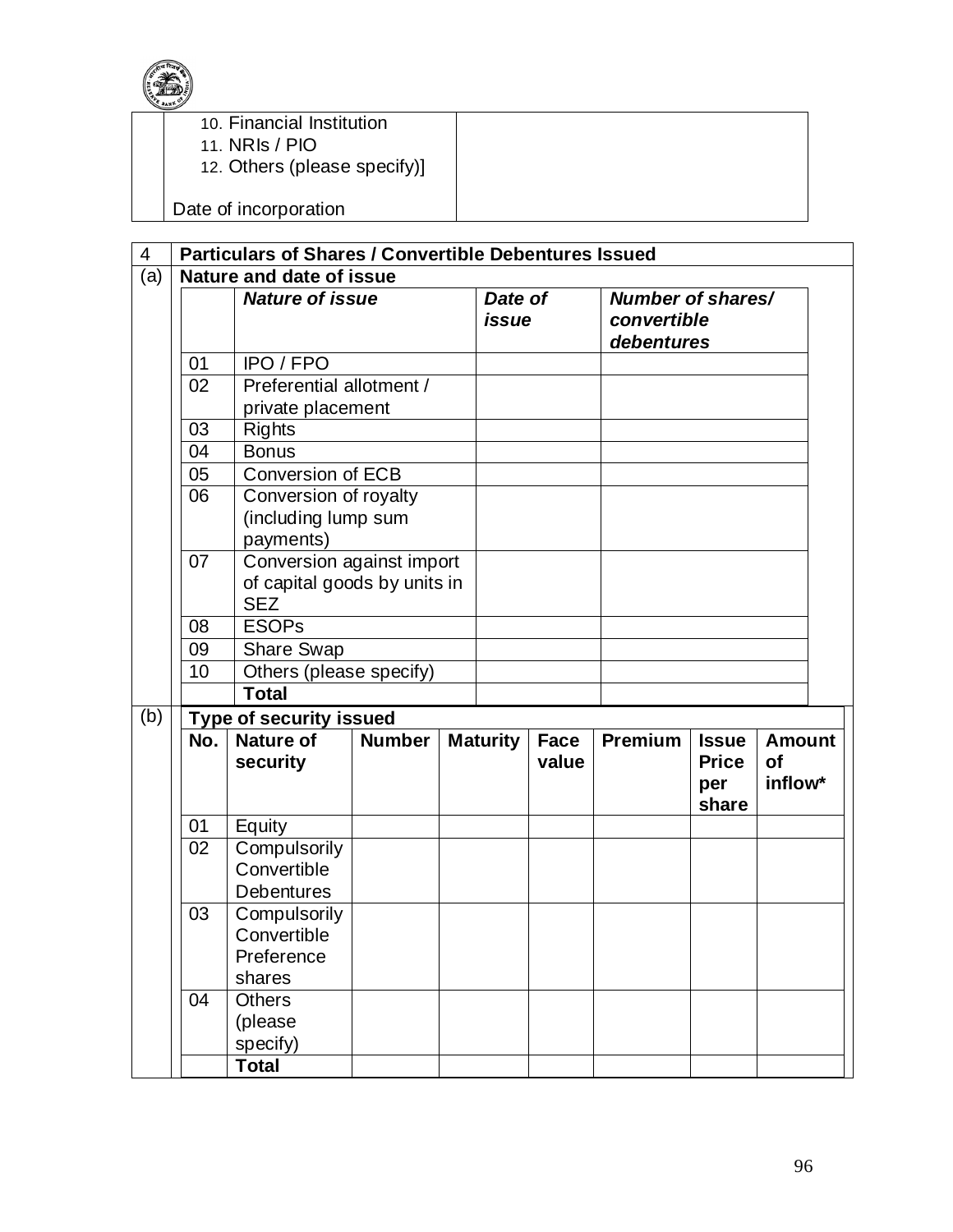

i) In case the issue price is greater than the face value please give break up of the premium premium received. ii) \* In case the issue is against conversion of ECB or royalty or against import of capital goods by units in SEZ, a Chartered Accountant's Certificate certifying the amount outstanding on the date of conversion

| 'C) | Break up of premium    | Amount |
|-----|------------------------|--------|
|     | <b>Control Premium</b> |        |
|     | Non competition fee    |        |
|     | Others <sup>@</sup>    |        |
|     | Total                  |        |

# @ *please specify the nature*

| (d) | <b>Total inflow</b> (in Rupees) on account of<br>issue of shares / convertible debentures              |                      |
|-----|--------------------------------------------------------------------------------------------------------|----------------------|
|     | to non-residents (including premium, if<br>any) vide                                                   |                      |
|     | (i) Remittance through AD:<br>(ii) Debit to NRE/FCNR A/c with<br>Bank<br>(iii) Others (please specify) |                      |
|     | Date of reporting of (i) and (ii) above to                                                             |                      |
|     | RBI under Para 9 (1) A of Schedule I to<br>Notification No. FEMA 20/2000-RB dated                      |                      |
|     | May 3, 2000, as amended from time to<br>time.                                                          |                      |
| (e) | Disclosure of fair value of shares issued**                                                            |                      |
|     | We are a listed company and the market                                                                 |                      |
|     | value of a share as on date of the issue<br>$is*$                                                      |                      |
|     | We are an un-listed company and the fair<br>value of a share is*                                       |                      |
|     | before issue of shares                                                                                 | *(Please indicate as |

## *applicable)*

| 5. Post issue pattern of shareholding |               |                                                                                         |
|---------------------------------------|---------------|-----------------------------------------------------------------------------------------|
|                                       | <b>Equity</b> | <b>Compulsorily</b><br>convertible<br><b>Preference</b><br>Shares/<br><b>Debentures</b> |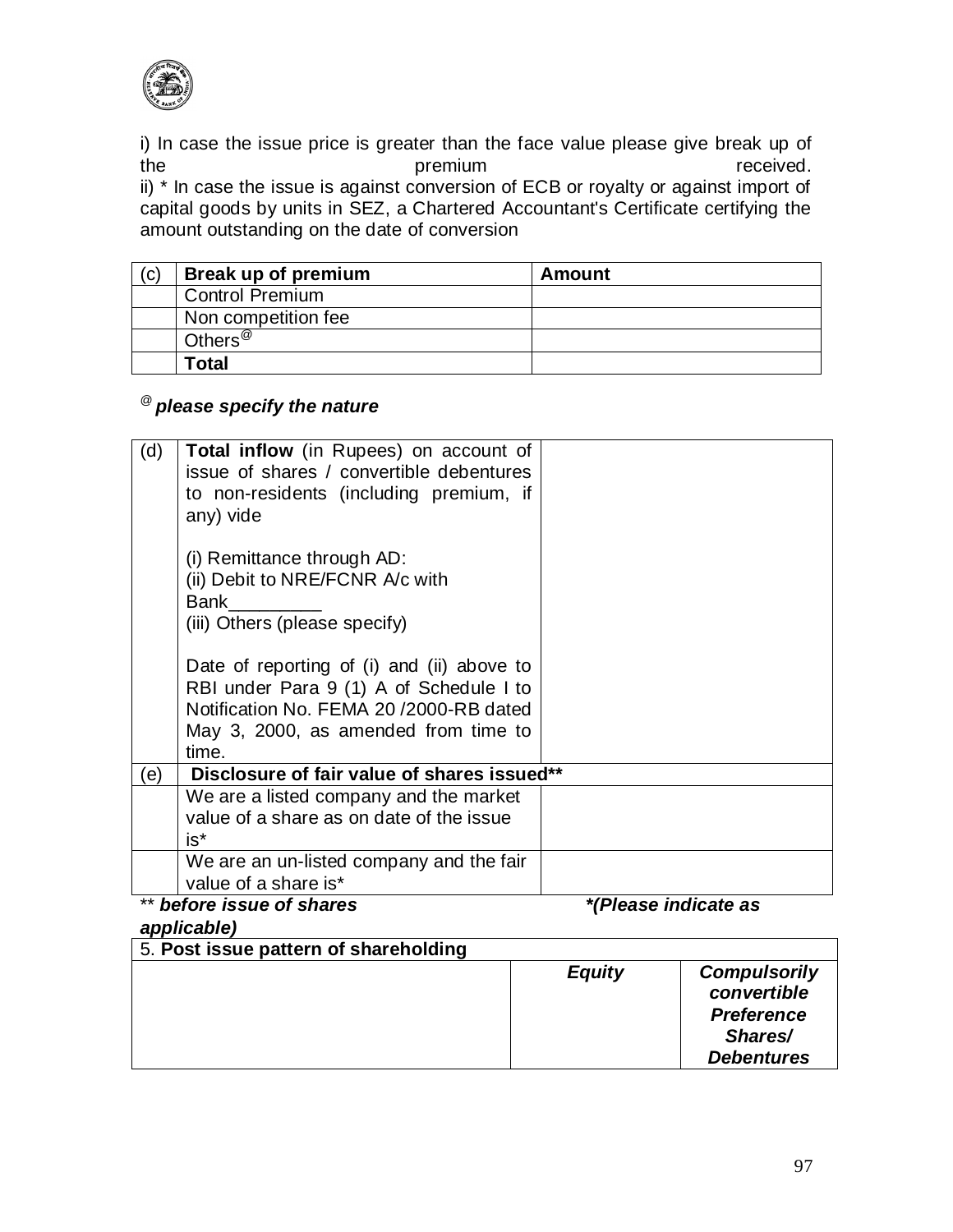|              | Investor category |                                    | shares<br>No. of | (Face Value)<br>Amount<br>Rs. | $\aleph$ | No.<br>shares<br>$\overline{\sigma}$ | (Face Value)<br>Amount<br>œ. | $\geqslant$ |
|--------------|-------------------|------------------------------------|------------------|-------------------------------|----------|--------------------------------------|------------------------------|-------------|
| a)           |                   | <b>Non-Resident</b>                |                  |                               |          |                                      |                              |             |
|              | 01                | <b>Individuals</b>                 |                  |                               |          |                                      |                              |             |
|              | 02                | <b>Companies</b>                   |                  |                               |          |                                      |                              |             |
|              | 03                | <b>FIIs</b>                        |                  |                               |          |                                      |                              |             |
|              | 04                | <b>FVCIS</b>                       |                  |                               |          |                                      |                              |             |
|              | 05                | <b>Foreign Trusts</b>              |                  |                               |          |                                      |                              |             |
|              | 06                | <b>Private Equity Funds</b>        |                  |                               |          |                                      |                              |             |
|              | 07                | <b>Pension/ Provident Funds</b>    |                  |                               |          |                                      |                              |             |
|              | 08                | <b>Sovereign Wealth Funds</b>      |                  |                               |          |                                      |                              |             |
|              | 09                | <b>Partnership/ Proprietorship</b> |                  |                               |          |                                      |                              |             |
|              |                   | <b>Firms</b>                       |                  |                               |          |                                      |                              |             |
|              | 10                | <b>Financial Institutions</b>      |                  |                               |          |                                      |                              |             |
|              | 11                | <b>NRIS/PIO</b>                    |                  |                               |          |                                      |                              |             |
|              | 12                | <b>Others (please specify)</b>     |                  |                               |          |                                      |                              |             |
|              |                   | <b>Sub Total</b>                   |                  |                               |          |                                      |                              |             |
| b)           |                   | <b>Resident</b>                    |                  |                               |          |                                      |                              |             |
| <b>Total</b> |                   |                                    |                  |                               |          |                                      |                              |             |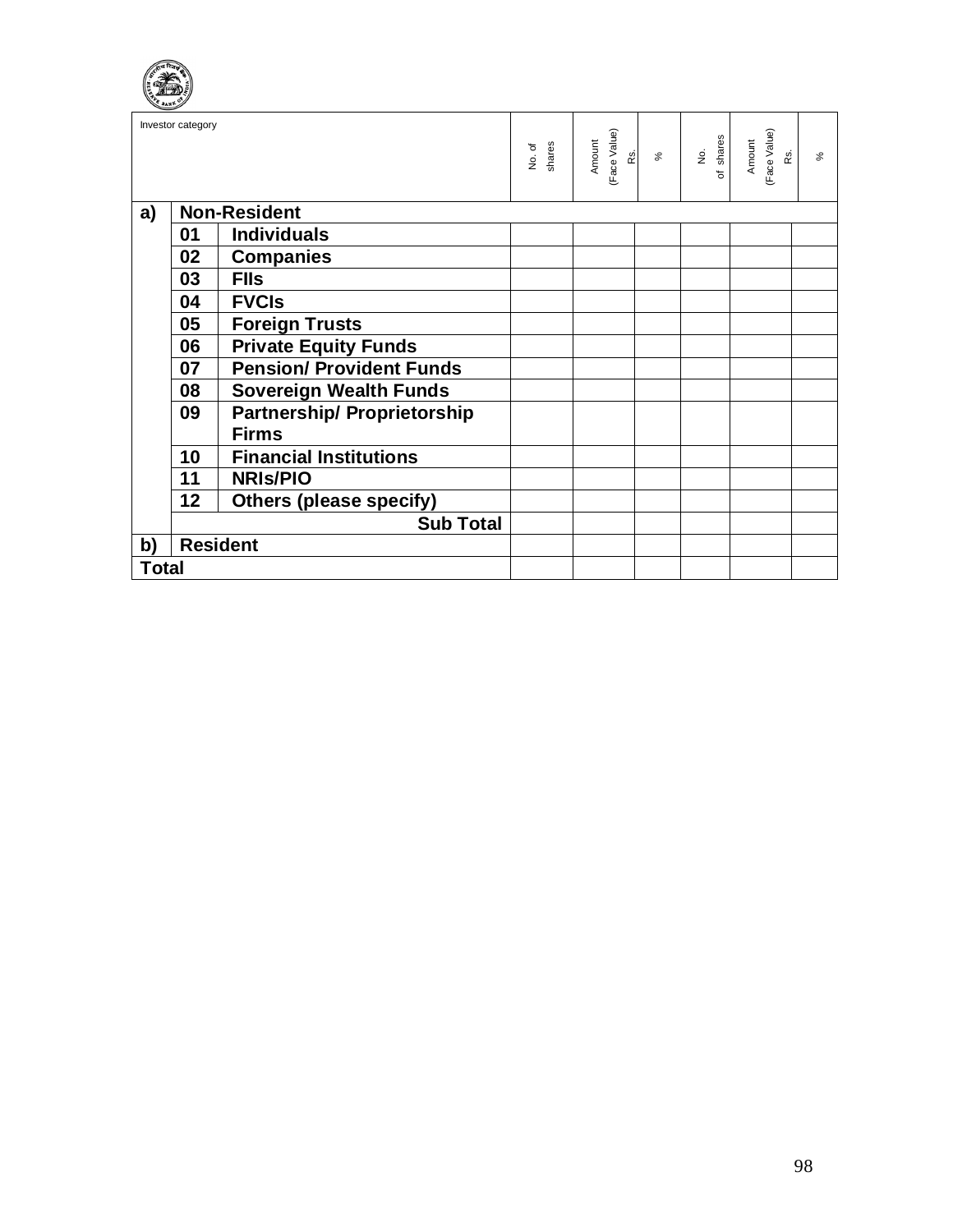

### **DECLARATION TO BE FILED BY THE AUTHORISED REPRESENTATIVE OF THE INDIAN COMPANY:** *(Delete whichever is not applicable and authenticate)*

We hereby declare that:

1. We comply with the procedure for issue of shares / convertible debentures as laid down under the FDI scheme as indicated in Notification No. FEMA 20/2000- RB dated 3<sup>rd</sup> May 2000, as amended from time to time.

2. The investment is within the sectoral cap / statutory ceiling permissible under the Automatic Route of RBI and we fulfill all the conditions laid down for investments under the Automatic Route namely (strike off whichever is not applicable).

a) Shares issued on rights basis to non-residents are in conformity with Regulation 6 of the RBI Notification No FEMA 20/2000-RB dated  $3<sup>rd</sup>$  May 2000, as amended from time to time.

#### **OR**

b) Shares issued are bonus.

#### **OR**

c) Shares have been issued under a scheme of merger and amalgamation of two or more Indian companies or reconstruction by way of de-merger or otherwise of an Indian company, duly approved by a court in India.

#### **OR**

d)Shares are issued under ESOP and the conditions regarding this issue have been satisfied

3. Shares have been issued in terms of SIA /FIPB approval No. dated \_\_\_\_\_\_\_\_\_\_\_\_\_\_\_\_\_\_\_\_

4 The foreign investment received and reported now will be utilized in compliance with the provision of a Prevention of Money Laundering Act 2002 (PMLA) and Unlawful Activities(Prevention) Act, 1967 (UAPA). We confirm that the investment complies with the provisions of all applicable Rules and Regulations. 5. We enclose the following documents in compliance with Paragraph 9 (1) (B) of Schedule 1 to Notification No. FEMA 20/2000-RB dated May 3, 2000:

(i) A certificate from our Company Secretary certifying that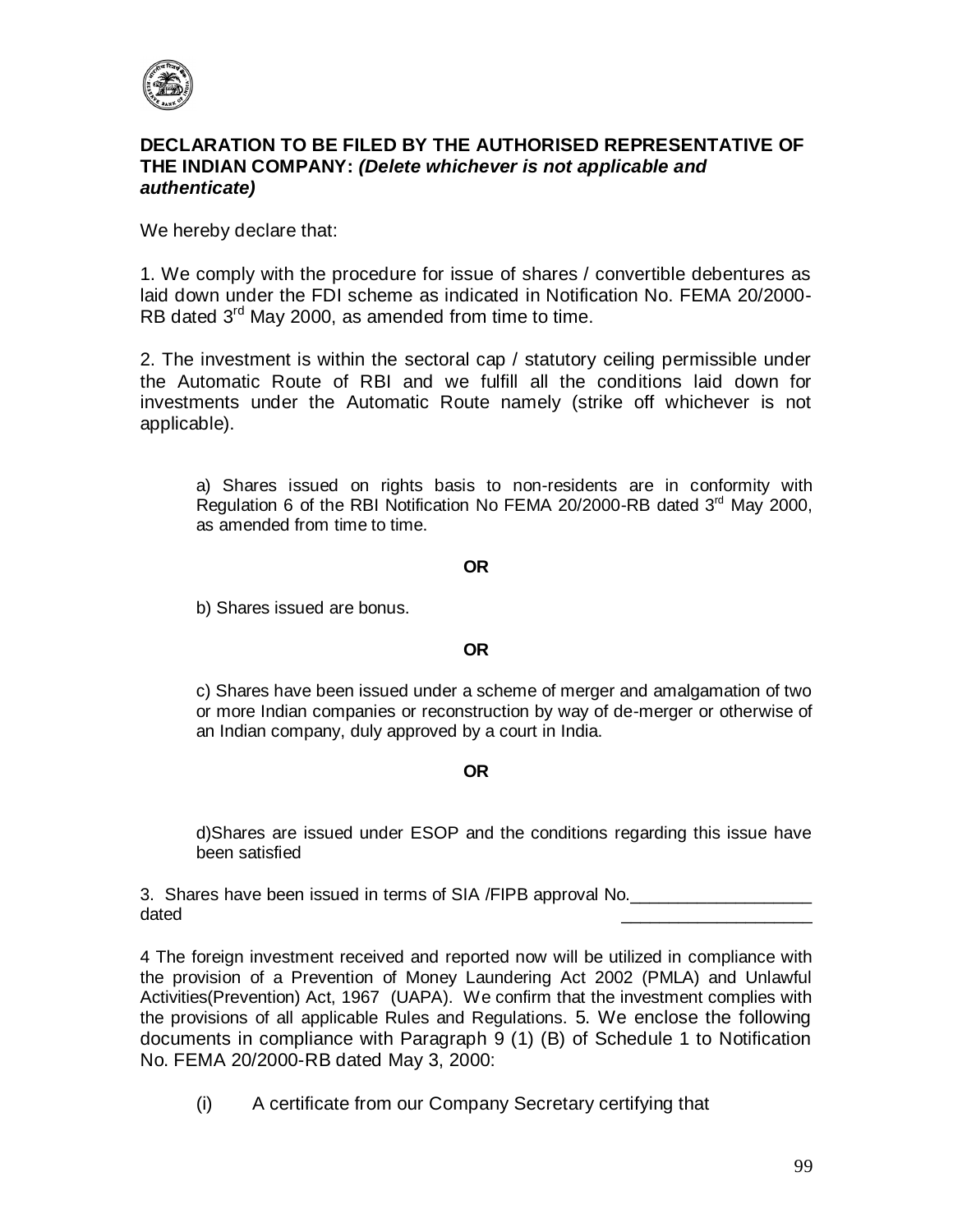

- (a) all the requirements of the Companies Act, 1956 have been complied with;
- (b) terms and conditions of the Government approval, if any, have been complied with;
- (c) the company is eligible to issue shares under these Regulations; and
- (d) the company has all original certificates issued by authorised dealers in India evidencing receipt of amount of consideration in accordance with paragraph 8 of Schedule 1 to Notification No. FEMA 20/2000-RB dated May 3, 2000.
- (ii) A certificate from SEBI registered Merchant Banker / Chartered Accountant indicating the manner of arriving at the price of the shares issued to the persons resident outside India.

6. Unique Identification Numbers given for all the remittances received as consideration for issue of shares/ convertible debentures/others (details as above), by Reserve Bank.

| к |  |  |  |  |  |  |
|---|--|--|--|--|--|--|
|   |  |  |  |  |  |  |
| ٠ |  |  |  |  |  |  |
|   |  |  |  |  |  |  |
| R |  |  |  |  |  |  |

(Signature of the Applicant)\*

:\_\_\_\_\_\_\_\_\_\_\_\_\_\_\_\_\_\_\_\_\_\_\_\_\_\_\_\_\_\_\_\_\_\_\_\_\_\_\_\_\_\_\_

:\_\_\_\_\_\_\_\_\_\_\_\_\_\_\_\_\_\_\_\_\_\_\_\_\_\_\_\_\_\_\_\_\_\_\_\_\_\_\_\_\_\_\_

:\_\_\_\_\_\_\_\_\_\_\_\_\_\_\_\_\_\_\_\_\_\_\_\_\_\_\_\_\_\_\_\_\_\_\_\_\_\_\_\_\_\_\_

(Name in Block Letters)

(Designation of the signatory)

Place:

Date:

(\* To be signed by Managing Director/Director/Secretary of the Company)